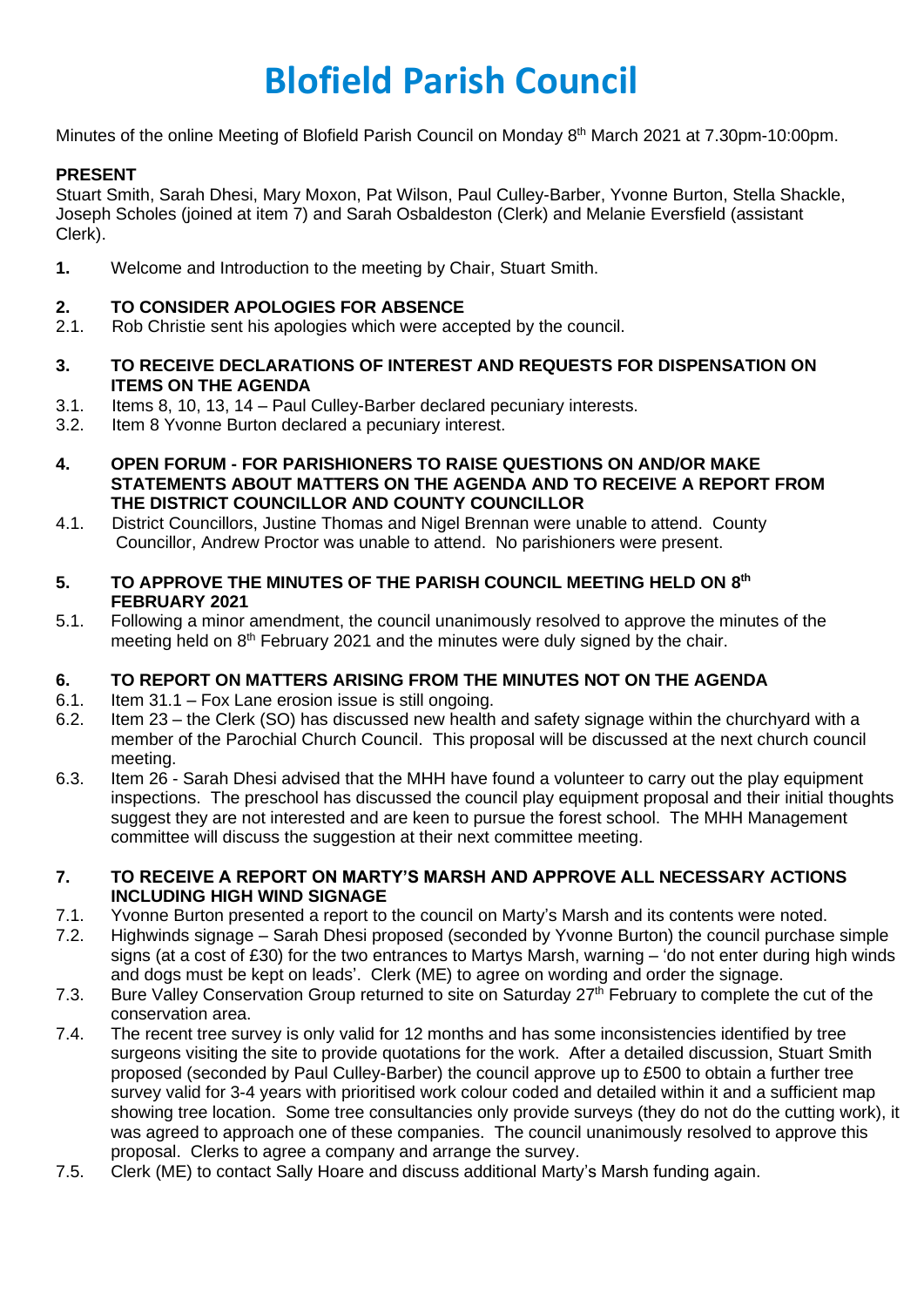#### **8. TO RECEIVE A REPORT ON BLOFIELD ALLOTMENTS AND APPROVE ALL NECESSARY ACTIONS**

- 8.1. A serious incident took place on the allotments site on Saturday  $27<sup>th</sup>$  February 2021. A plot holder was seriously injured, and the air ambulance was called. The council have sent their best wishes to the parishioner concerned.
- 8.2. Sarah Dhesi and Melanie Eversfield have carried out a quarterly health and safety inspection of the allotment site. There have been significant improvements across the site with the allotments looking tidy and organised. Clerk (ME) to thank the allotment holders when issuing leases for 2021/22 later this month. The council noted updates in the risk assessment documents carried out quarterly.
- 8.3. A detailed report has now been received from the pest controllers providing detail of bate box location and pesticides used. Clerk (ME) to advise the Allotment Association of the detail.
- 8.4. The Allotment Association plan to delay their AGM to May / June then hopefully it will be possible to hold the meeting in person.
- 8.5. After a brief discussion, Sarah Dhesi proposed (seconded by Mary Moxon) the council make some changes to point 5.3 and 8.4 in the allotment lease. The council resolved to approve this proposal.

# **9. TO RECEIVE AN UPDATE REPORT ON HIGHWAYS ENGLAND A47 ROAD PLANS**

9.1. Highways England have not provided a map of their proposed 'land take' of part of the allotment site required for the A47 dualling. A meeting is scheduled with parish council representatives on Friday  $12<sup>th</sup>$  March and a further meeting with the Blofield Allotments Association the following week. It is hoped detail will be available then.

# **10. TO RECEIVE AN UPDATE ON THE SWIMMING POOL RESEARCH AND INVESTIGATION**

10.1. Stuart Smith advised the council has heard almost nothing back from the 6 companies they contacted. A meeting has been arranged with Swim England on 25<sup>th</sup> March 2021 to gather information from them.

#### **11. TO RECEIVE AN UPDATE REPORT ON GENERAL PROJECTS AND APPROVE ANY NECESSARY ACTIONS**

11.1. Melanie Eversfield provided an updated report for the council.

# **12. TO NOTE COVID GRANT FUNDING APPLICATION AND AGREE NEXT ACTIONS**

- 12.1. This grant funding request was unsuccessful.
- 12.2. Melanie Eversfield reported that the Acle Foodbank does not require any funding at present. Furthermore, Blofield and Brundall Good Neighbours Scheme does not require funding at present.

# **13. TO RECEIVE AN UPDATE ON THE NEW SCHOOL AND AGREE ANY NECESSARY ACTIONS**

- 13.1. The last meeting with NCC Childrens Services and BDC took place on the 16<sup>th</sup> February 2021.
- 13.2. The land transfer is still in progress. The council is awaiting a draft Section 106 agreement and a draft 'memorandum of understanding' from NCC detailing the extent of the land the council will receive in exchange for the Wyngates land.
- 13.3. NCC have agreed to install a post and rail fence once the land transfer is complete to mark the boundary between ourselves and NCC.
- 13.4. Possible movement of tree saplings has been discussed but this cannot take place until the land transfer has taken place.
- 13.5. The next meeting is scheduled for 16<sup>th</sup> March 2021.

# **14. TO RECEIVE AN UPDATE ON THE COMMUNITY PROJECT**

- 14.1. Stuart Smith provided a detailed report on the last community project working group meeting. Following detailed discussion proposals were put forward.
- 14.2. Yvonne Burton proposed (seconded by Sarah Dhesi) the council do not invest in the new school site. The council resolved to approve this proposal.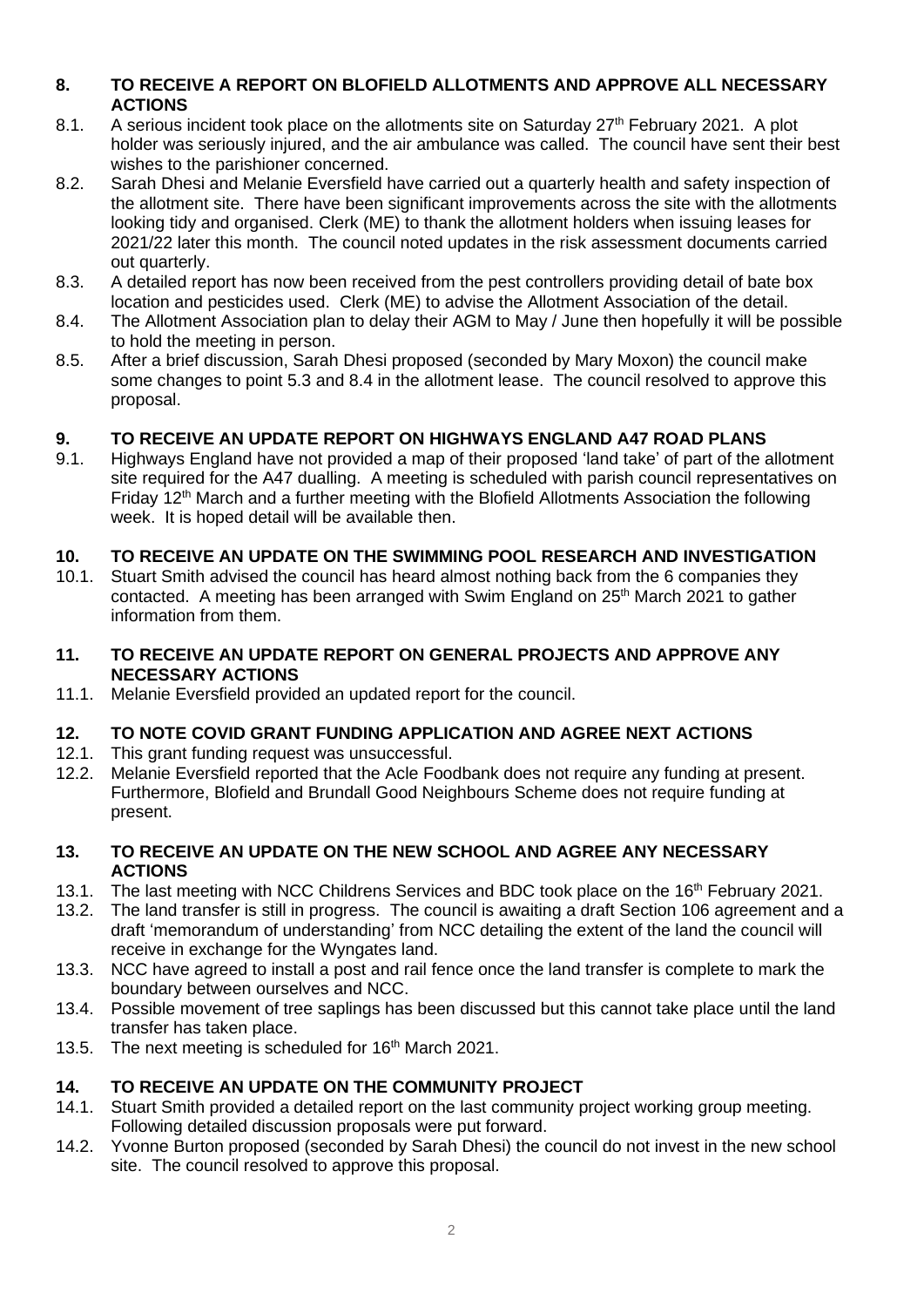- 14.3. Sarah Dhesi proposed (seconded by Stuart Smith) that the 'old' school site has been identified as the best location for the majority of the council CIL / S106 expenditure. It is well positioned for a hub type facility for the parish. This site needs to be fully investigated now by the council.
- 14.4. Stuart Smith proposed (seconded by Sarah Dhesi) a list of actions which was agreed by everyone.
- 14.5. Stuart Smith proposed (seconded by Sarah Dhesi) the council contact Heathlands Community Centre and Margaret Harker Hall to advise that the council are currently looking into investigating how to redevelop part of, what will be, 'the old school site'. At present this is where it is intending to spend the majority of the CIL / Section 106 funds. The council resolved to approve this proposal. Clerk (ME) to action.

# **15. TO APPROVE INVOICES FOR PAYMENT**

- 15.1. Paul Culley-Barber proposed (seconded by Stuart Smith) the council approve all payments of vouchers #190 - #199 totaling £2,805.58 (see appendix A). The council unanimously resolved to approve this proposal.
- 15.2. The council noted that VAT cannot be reclaimed for the Zoom license as this is an American company.
- 15.3. Receipts from 5 January 2021 to the 4 February 2021 (voucher #62&63) were noted, totaling £125.00 (see appendix B).
- 15.4. The council noted the total bank balance at 4<sup>th</sup> February 2021 of £657.514.23 (see Appendix C).

# **16. TO RECEIVE THE INTERNAL MONTHLY REVIEW**

16.1. The internal monthly report was reviewed by the council and the contents noted.

# **17. TO APPROVE DELEGATED POWERS FOR 2021/22**

- 17.1. Following a brief discussion, Stuart Smith proposed (seconded by Mary Moxon) the council approve the delegated powers document for 2021/22. The council unanimously resolve to approve this proposal.
- **18. TO NOTE COVID GRANT FUNDING APPLICATION WAS UNSUCCESSFUL AND CONSIDER COUNCIL UNSPENT FUNDS IN SMALL COMMUNITY GRANTS**
- 18.1. Following a brief discussion, Sarah Dhesi proposed (seconded by Stella Shackle) a donation of £200 to the East Anglian Air Ambulance. The council unanimously resolved to approve this proposal. Clerk (SO) to make payment.

# **19. TO CONSIDER A QUOTATION FOR WORK FOR REPAIRS TO THE CHURCHYARD GATE**

- 19.1. The joiner that installed the churchyard gates has agreed to return and reduce the swollen panel and re-site the stile back so it closes.
- 19.2. The joiner has advised that more general maintenance of the gates is required due to the very shady and damp area they are located in. The Clerk (SO) has contacted the Parochial Church Council to request they find someone to carry out monthly cleaning and clearance of leaves from the gate.
- 19.3. Paul Culley-Barber proposed that the council arrange for the joiner to make all the necessary repairs and the council agree to arrange for the handyman to oil the gates annually. The council unanimously resolved to approve this proposal. Clerk (SO) to arrange.

# **20. TO CONSIDER URGENT TREE WORKS AT TOWN PIT POND**

20.1. The owner of the property the trees have fallen from has commenced work on cutting the fallen trees. The council decided to await the outcome of this work before making any further decisions.

#### **21. TO APPROVE THE FOLLOWING REVISED DOCUMENTS DRAFTED BY THE FINANCE WORKING PARTY**

- 21.1. Following a brief discussion Stuart Smith proposed (seconded by Stella Shackle) the council approve the following governance documents for 2021/22. The council unanimously resolved to approve this proposal.
	- Standing Orders
	- Finance Regulations
	- Risk Assessment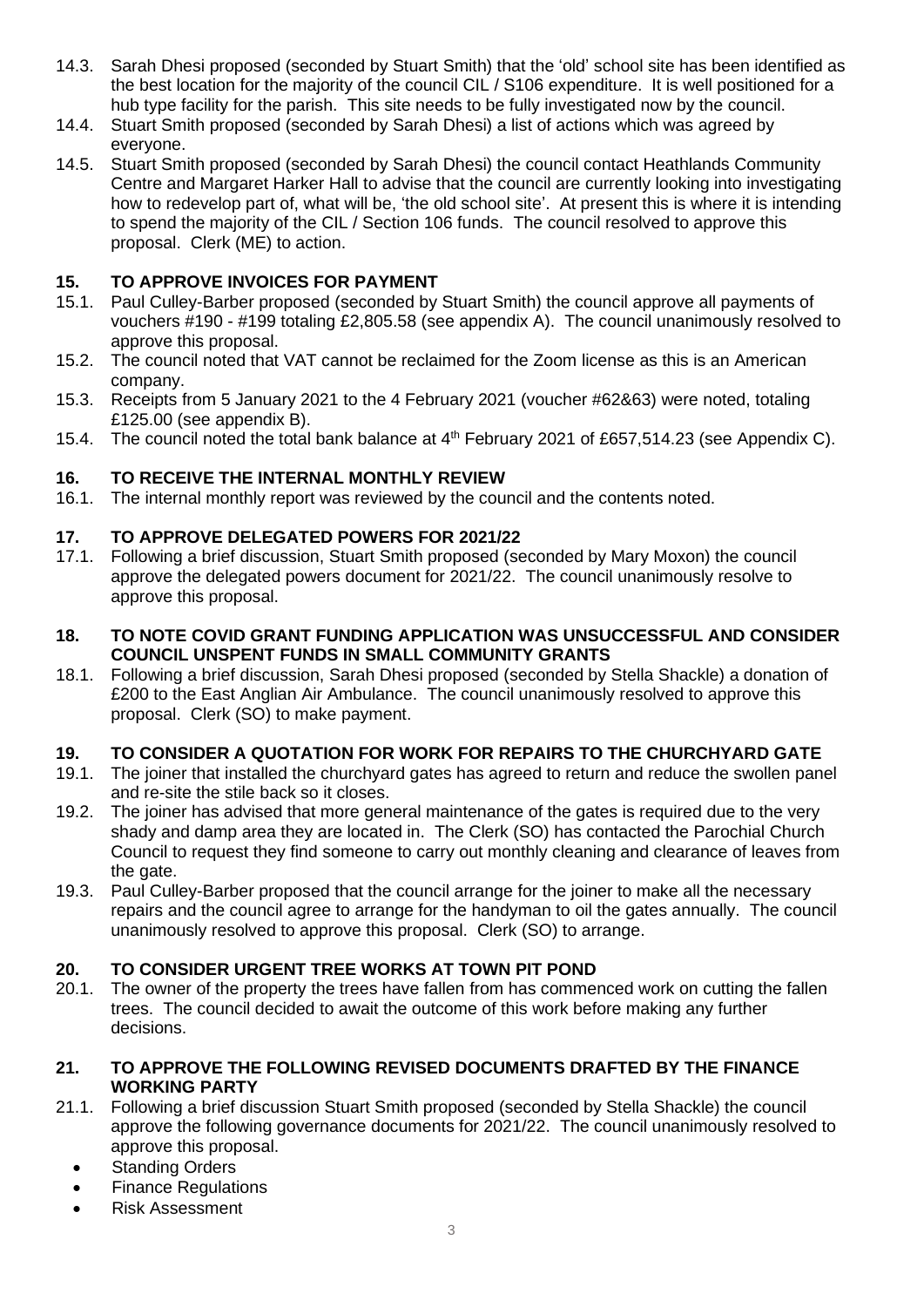- Freedom of Information Scheme
- Annual Review of the Effectiveness of Internal Control
- Annual Review of the Effectiveness of Internal Audit
- Duties of the Responsible Financial Officer
- Investment Policy
- Business Continuity Plan
- Communications Policy
- Complaints Policy
- Code of Conduct
- Grievance Policy
- Disciplinary Policy
- Filming and Recording Policy
- Dark Skies Policy

#### **22. TO CONSIDER EXTENSION OF ONLINE MEETINGS FOR A FURTHER 2 MONTHS**

22.1. Stuart Smith proposed (seconded by Sarah Dhesi) the council approve online meetings for a further two months. The council resolved to approve this proposal.

# **23. TO APPROVE A FINAL COUNCIL RESPONSE TO THE GREATER NORWICH LOCAL PLAN**

23.1. The council discussed the draft proposal and Paul Culley-Barber proposed (seconded by Joseph Scholes) the council approve the draft. The council unanimously resolved to approve the proposal. Clerk (ME) to submit comments.

#### **24. TO NOTE RECEIPT OF THE CONSULTATION MATERIAL FOR THE DUALLING OF THE A47 AND AGREE PREPARATION OF A DRAFT RESPONSE**

24.1. Paul Culley-Barber, Mary Moxon and Sarah Dhesi (on allotments) agrees to review the consultation material and prepare a draft response for consideration at the planning meeting on Monday 22<sup>nd</sup> March 2021.

#### **25. TO RECEIVE AN UPDATE ON THE COURTHOUSE SURVEY AND AGREE NEXT ACTIONS**

25.1. The council noted the content of the draft 52 page report. The surveyor is awaiting a meeting and visit to the Courthouse when COVID allows to clarify some detail and finalise the report. There is a suggestion within the report that an asbestos survey is carried out.

#### **26. TO RECEIVE AN UPDATE FOLLOWING THE MEETING WITH JEROME MAYHEW**

26.1. The council took a prepared report to the MP Mr Jerome Mayhew. He took note of all the councils concerns and issues and the council have since had a meeting arranged for the  $12<sup>th</sup>$ March with Highways England regarding the A47 dualling concerns. The Lead Local Flood Authority have also visited the parish. Clerk (ME) to thank Mr Mayhew for his time and assistance.

#### **27. TO RECEIVE AN UPDATE ON THE MARGARET HARKER HALL 'SINK HOLE'**

27.1. Sarah Dhesi reported that Margaret Harker Hall (MHH) were awaiting an engineer report from their insurers. This will be used to assess if the repairs required will be covered by the insurers. The area in the car park still remains cordoned off.

# **28. TO RECEIVE AN UPDATE ON THE BLOFIELD BUS SHELTER**

28.1. The council agreed to request the volunteer responsible for the Blofield Heath brick shelter also clean the Blofield brick shelter. The council also agreed to obtain a quotation from the handyman for painting the shelters. Clerk (SO) to action.

#### **29. TO RECEIVE AN UPDATE ON THE BLOFIELD AND BRUNDALL GOOD NEIGHBOURS SCHEME**

29.1. Pat Wilson provided an update from the good Neighbours Scheme. She reported that there is a significant in-balance in volunteers with 21 in Brundall and only 7 in Blofield. Clerk (ME) to advertise for more volunteers on the website.

#### **30. TO RECEIVE THE CLERK'S REPORT & CORRESPONDENCE**